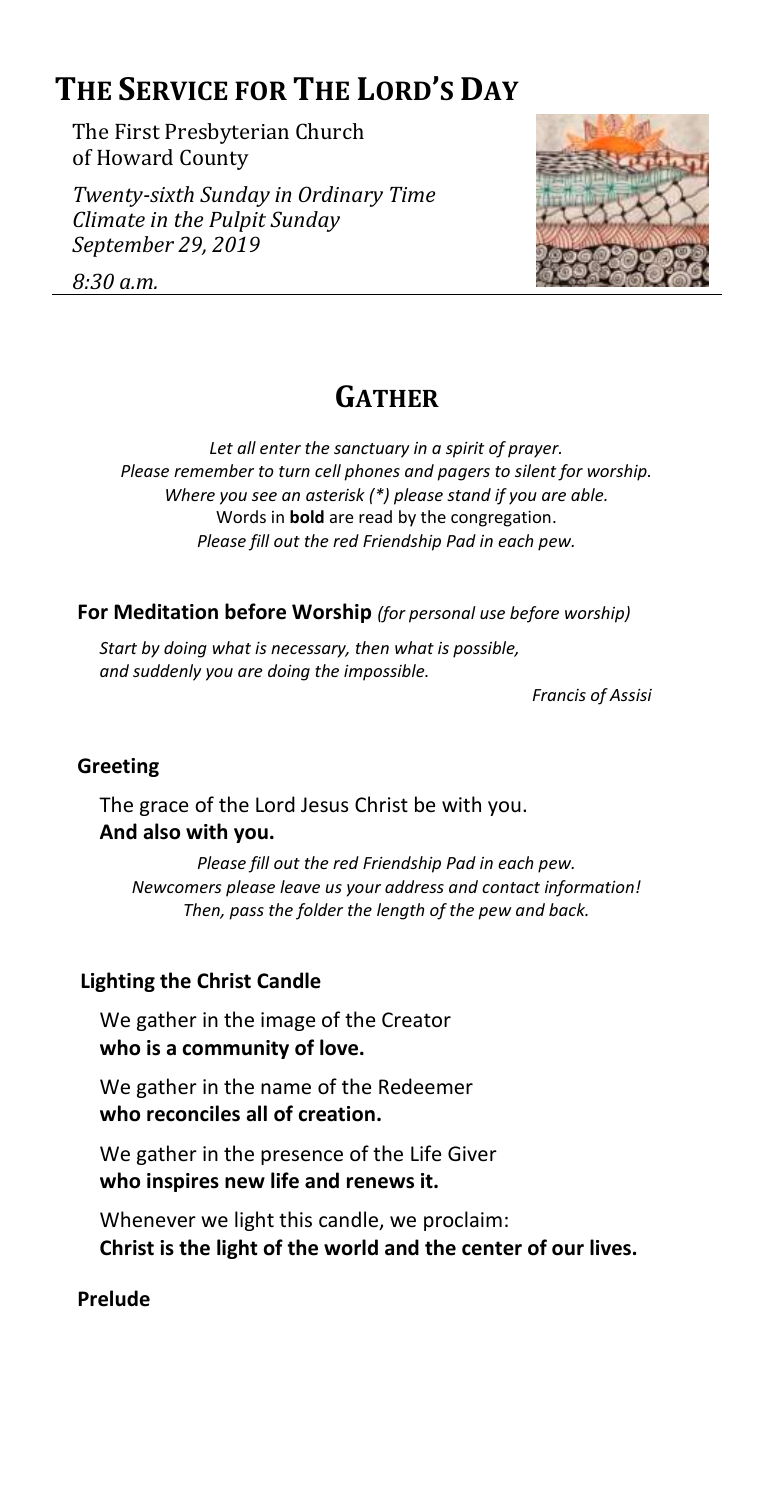## **Prayer for Sunday Morning**

May God be with you. **And also with you.** Creating God, your name is written on every leaf, every bird. **Your name is written on every river, every stone, every living being. We praise and worship you for the magnificence of your creation. Make us attentive to the wounds of the earth and willing to work for the healing of the whole creation. Amen.**

**\* Hymn 13** The Mighty God with Power Speaks *(Psalm 50) Kingsfold*

## **Call to Confession**

## **Prayer of Confession**

Holy God, Maker of all: **Have mercy on us.** Jesus Christ, servant of the poor: **Have mercy on us.** Holy Spirit, Breath of life: **Have mercy on us. Holy God of steadfast love, in your presence we confess our failure to be what you created us to be. You call us to care for your creation, but we ignore your call, and refuse to listen. We are sorry for the bad decisions we have made. We are sorry for the people we have hurt. We are sorry for the damage we have caused to the planet. Forgive us, God of grace. Do not abandon us to our foolishness. Teach us to treasure your gifts of water, air, land, light and darkness, and to see the good of all creation so that we may be a blessing.** *(We take time for quiet, personal prayer…)*

## **Assurance of Grace**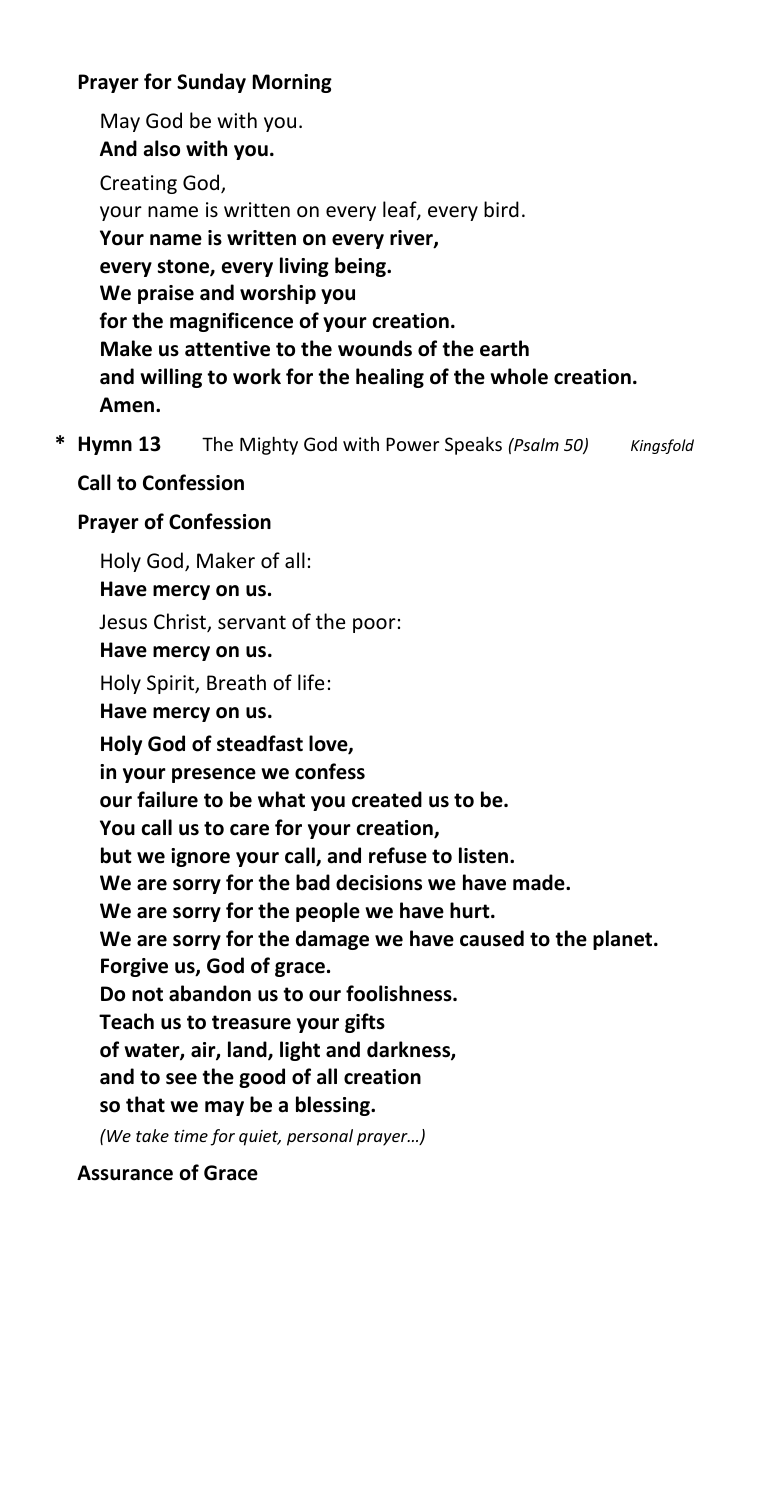### **\* Sharing the Peace**

The peace of Christ be with you. **And also with you.**

> *We greet each other with signs of peace and reconciliation. A touch on the shoulder, a nod, a bow – can be a substitute for handshakes to hinder the spread of germs and the flu.*

**\* Response of Praise 32, verse 1** *I Sing the Mighty Power of God*

*(singing together)*

I sing the mighty power of God that made the mountains rise, that spread the flowing seas abroad and built the lofty skies. I sing the wisdom that ordained the sun to rule the day. The moon shines full at God's command, and all the stars obey.

**Words of Welcome**

# **ENCOUNTER**

### **Prayer for Illumination**

| <b>First Lesson:</b>                                                                   | Jeremiah 32:1-3a, 6-15                                                                               | Page 643; pew Bible  |
|----------------------------------------------------------------------------------------|------------------------------------------------------------------------------------------------------|----------------------|
| The Word of God for the People of God.<br><b>Thanks be to God!</b>                     |                                                                                                      |                      |
| <b>Today's Children's Story Bible Text</b><br>Children might like to read this lesson: |                                                                                                      |                      |
| "How God Made Everything"<br>(Based on Genesis 1:1-2:4a)                               |                                                                                                      | Page 20              |
| Second Lesson:                                                                         | Luke 16:19-31                                                                                        | Page 851; pew Bible  |
| Thanks be to God!                                                                      | For the Word of God in scripture,<br>For the Word of God among us,<br>For the Word of God within us, |                      |
| Sermon                                                                                 | An Investment of Hope in a Dismal Time                                                               | <b>Morton Harris</b> |

*(after the sermon, we observe a time of silence and prayer)*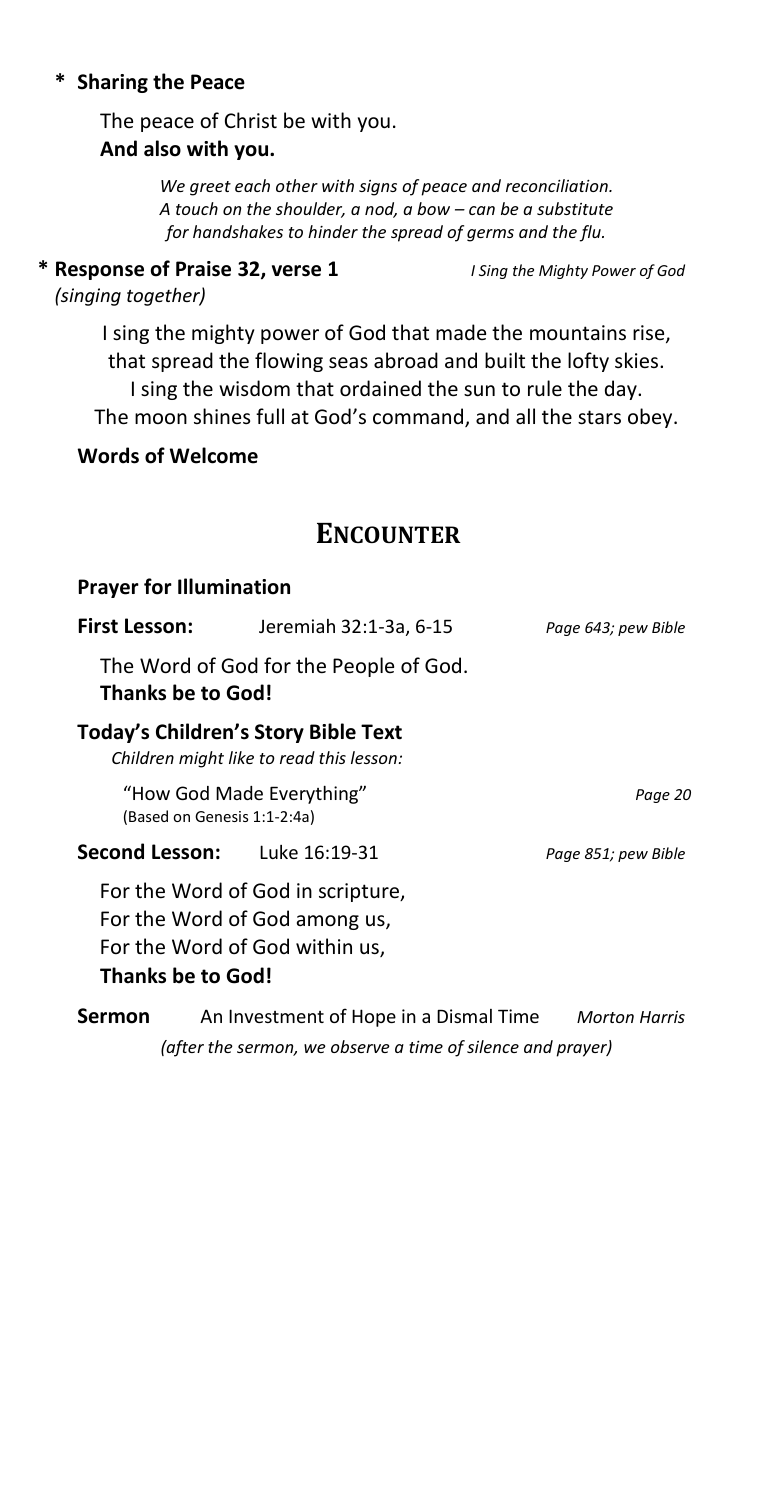# **RESPOND AND SERVE**

## **\* An Affirmation for the Season of Creation** *(together)*

We belong to the Creator in whose image we are all made. **In God we are breathing, in God we are living, in God we share the life of all creation.** We belong to Jesus Christ, the true icon of God and of humanity. **In Christ God is breathing, in Christ God is living, through Christ we are reconciled.** We belong to the Holy Spirit, **who gives us new life and strengthens our faith. In the Spirit truth is living, the breath of God always moves us.** We belong to the Holy Trinity, who is one in all and Three-in-One. **In God we are all made, in Christ we are all saved, in the Spirit we are all united.**

**Thanks be to God!**

**\* Hymn 19** God of Great and God of Small *God of Great and Small*

## **Concerns and Remembrances**

## **Ordination of a Deacon**

**The Lord's Prayer** *(together)*

**Our Father, who art in heaven, hallowed be Thy name. Thy kingdom come, Thy will be done on earth as it is in heaven. Give us this day our daily bread. And forgive us our debts as we forgive our debtors. And lead us not into temptation, but deliver us from evil. For Thine is the kingdom, and the power, and the glory forever. Amen.**

## **The Offering**

**Offertory**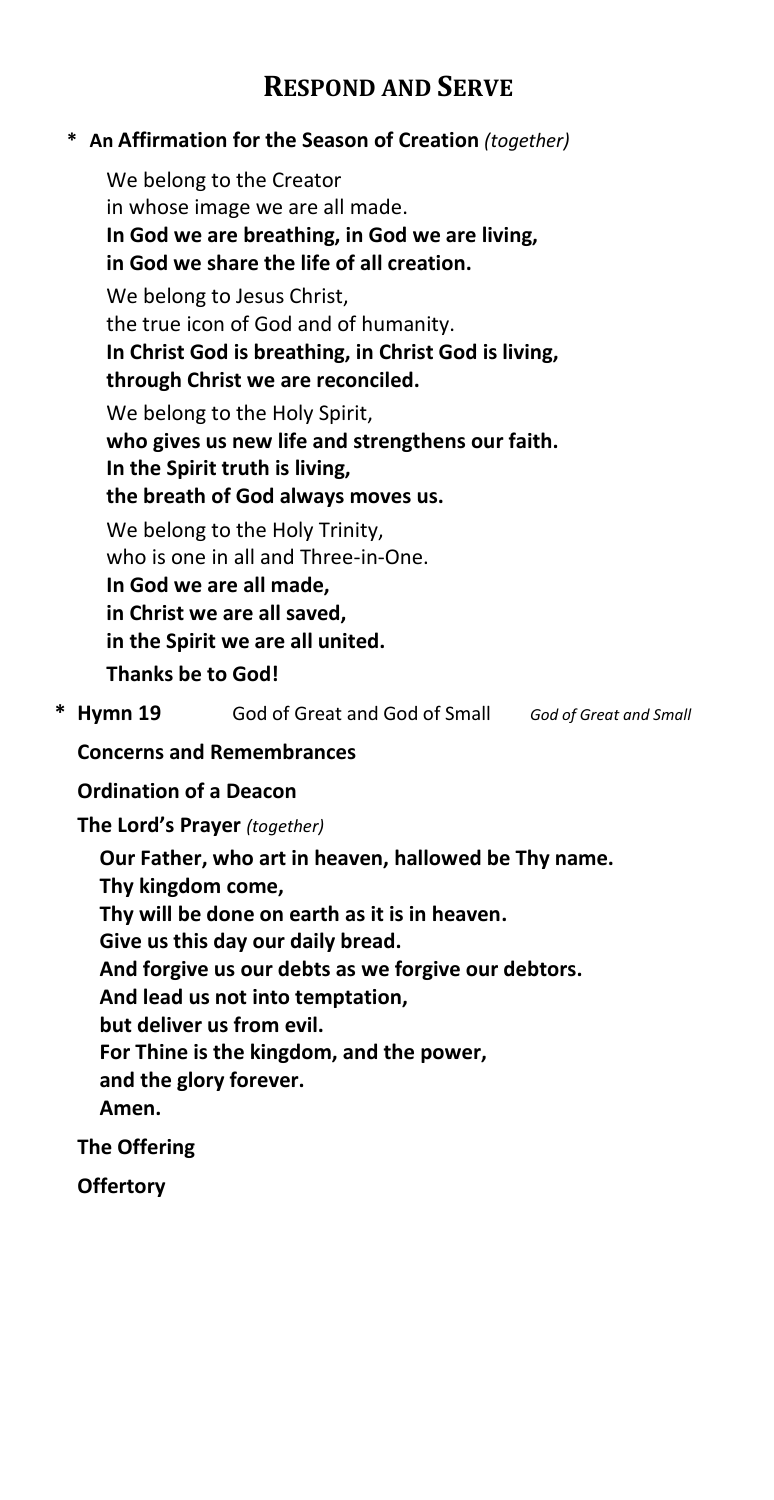# **SEND AND BLESS**

### **This Week at First Presbyterian Church**

**\* Hymn 16** O That I Had a Thousand Voices *O Dass Ich Tausend*

**\* Closing Responses**

God to enfold us, **God to surround us.** God in our sleeping, **God in our waking.** God in our watching, **God in our hoping.**

God on our lips,

**God in our lives.**

- **\* Benediction**
- **\* Postlude**

### **WORSHIP NOTES:**

Today's Affirmation of Faith was written by Per Harling, a Swedish pastor and prolific hymn writer, who compsed this affirmation for the ecumenical celebration of the Season of Creation. Each year from September 1 to October 4, the Christian family unites for this worldwide celebration of prayer and action to protect our common home.

⊕